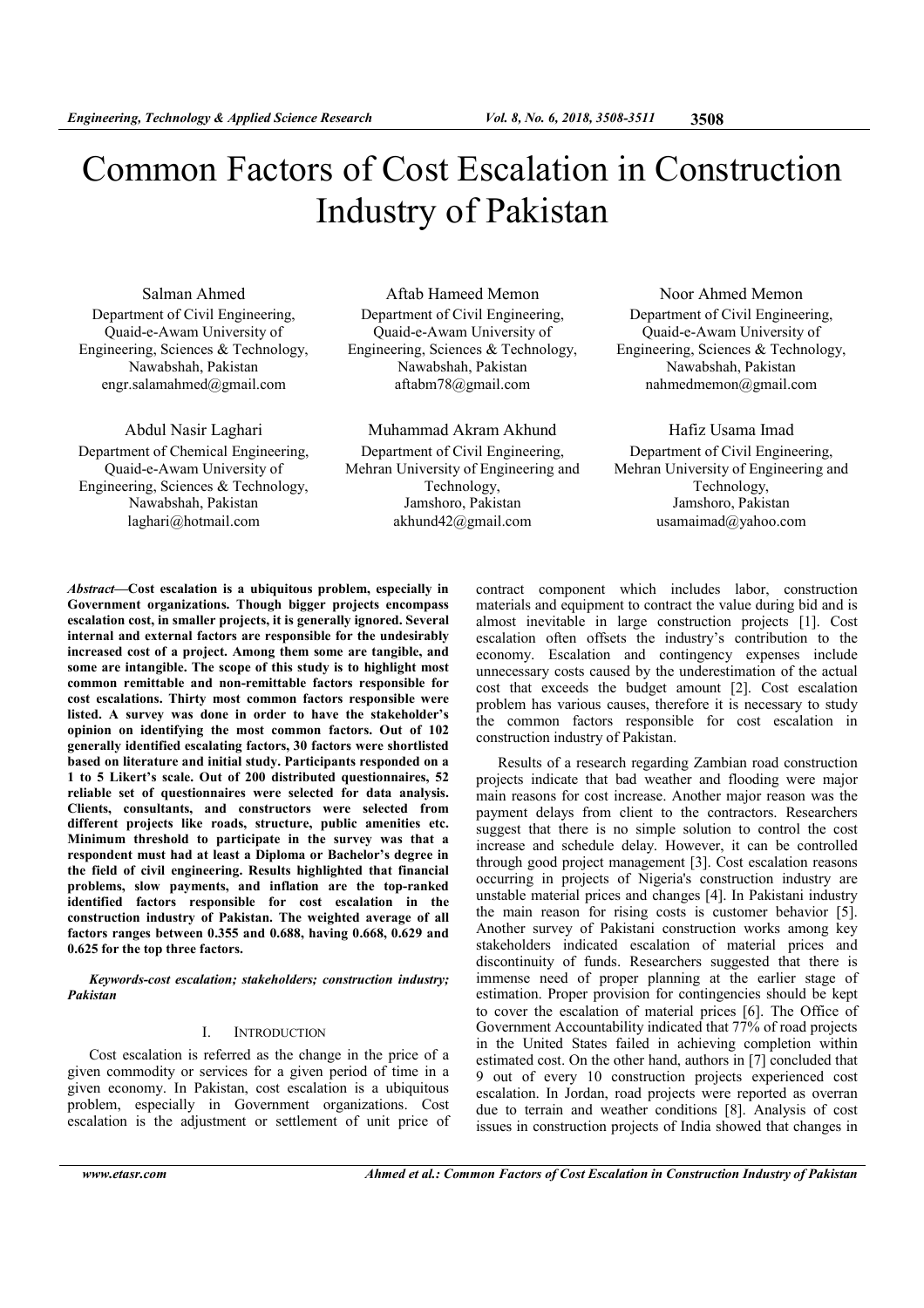designs by the clients, fluctuations in material prices, delay in payments, changes in material types and specifications during construction, and reworks caused by errors during construction are considered seriously [9]. During the construction phase of Vietnam highway projects, land acquisition, capital and contract constraint, infrastructure construction investment management system, survey and design scheme, construction unit fiscal and management ability as threats for project cost were indicated in [10]. Poor planning, labor and material shortfall are considered as key reasons that affect project cost in India [11] while poor site management, lack of coordination, contractor's lack of experience and fraudulent practices were reported as major issues in Nigerian construction projects [12]. Road construction projects of Palestine showed fluctuation in prices, incomplete drawings, short time to prepare cost estimation, contract size and lack of experience as key factors affecting project cost [13]. Similarly, a survey investigation on road works of Saudi Arabia revealed administrative problems, delay payments, delay in decision making and poor communications between parties as most affecting factors [14]. Authors in [15] highlighted as major reason of cost escalation the inadequate project preparation. After a comprehensive review of the above mentioned studies, 30 top common factors were identified and considered for further investigation with respect to local construction industry. The factors are listed in Table I.

TABLE I. TOP COST ESCALATION FACTORS

|                 | <b>Factors</b>                                | <b>References</b>      |  |  |
|-----------------|-----------------------------------------------|------------------------|--|--|
| $\mathbf{1}$    | Fluctuation in material prices                | $[4, 8-10, 13, 17-18]$ |  |  |
| $\overline{2}$  | Weather conditions                            | $[2-4, 8, 14]$         |  |  |
| 3               | Frequent design changes                       | $[8-10, 12, 14]$       |  |  |
| $\overline{4}$  | Cash flow and financial difficulties faced by | [4, 10, 11, 17]        |  |  |
|                 | contractors                                   |                        |  |  |
| 5               | Slow payments of completed works              | $[9-11, 14]$           |  |  |
| 6               | Lack of coordination on site                  | [2, 4, 12, 14, 17]     |  |  |
| 7               | Poor site and project management              | [2, 12, 14, 17]        |  |  |
| 8               | Inflation                                     | [2, 3, 7, 9, 14]       |  |  |
| 9               | Poor contract management                      | [2, 7, 10, 11]         |  |  |
| 10              | Labour productivity                           | [8, 10, 17]            |  |  |
| 11              | Local government pressures                    | [2, 3, 8, 10]          |  |  |
| 12              | Poor technical performance                    | [2, 8, 10, 11]         |  |  |
| 13              | Incorrect planning and scheduling             | [12, 16, 18]           |  |  |
| 14              | Shortage of materials                         | [9, 15, 17]            |  |  |
| 15              | Low speed of decision making                  | [4, 8, 11, 14]         |  |  |
| 16              | Government policies and political instability | [4, 8, 12, 14]         |  |  |
| 17              | Increasing of loan interest rates             | [10, 12, 14, 16]       |  |  |
| 18              | Project location                              | [2, 10, 19]            |  |  |
| 19              | Insufficient/incomplete drawings              | [4, 13, 19]            |  |  |
| 20              | Ground conditions                             | [8, 12, 19]            |  |  |
| 21              | Inaccurate estimate                           | [2, 4, 17, 19]         |  |  |
| $\overline{22}$ | Unrealistic schedule                          | [4, 12, 19]            |  |  |
| 23              | Number of change/extra work orders            | [2, 6, 9, 17, 19]      |  |  |
| 24              | Timeliness of subcontractors and suppliers    | [2, 7, 9]              |  |  |
| 25              | Delay in land acquisition                     | [2, 6, 10, 18]         |  |  |
| 26              | Inadequate contractor experience              | [3, 5, 12, 13]         |  |  |
| 27              | <b>Strikes</b>                                | [3, 7, 11, 18]         |  |  |
| 28              | Absence of construction cost data             | [4, 8, 12]             |  |  |
| 29              | Unavailability of competent staff             | [6, 17, 18]            |  |  |
| 30              | Reworks due to the errors                     | [2, 8, 9, 11]          |  |  |

#### II. AIM OF STUDY

The main aim of this research is to find the common factors of cost escalation in construction projects of Pakistan. The main objectives set under this scope were to explore cost escalation factors in construction projects throughout the world and to identify the common factors influencing cost escalation in construction projects of Pakistan.

#### III. RESEARCH METHODOLOGY

This study is based on a questionnaire survey, in which identified factors are presented to respondents from different contractor organizations working in Pakistan's construction industry. The respondents are requested to rate each specific factor on a five point Likert scale. To keep the reliability of the collected data, only respondents having minimum diploma or bachelor's degree in the field of civil engineering are selected. Statistical analysis of the collected data is done by Statistical software package (SPSS) Version 20 and Microsoft Excel. The questionnaire was designed according to the 30 factors of Table I from the total 102 cost escalation factors identified from the mentioned literature review and with the help of a pilot study. The questionnaire is divided into two parts, the first one focuses the respondent's demography, while the second one identified the probability of occurrence (POC) of factors causing cost escalation expressed in Likert scale from 1 to 5, with 1 meaning not occurrence and 5 meaning that the considered factor is very often occurring.

# IV. DATA COLLECTION AND ANALYSIS

In this quantitative and qualitative research the designed questionnaire was distributed among 200 construction practitioners involved in construction industry. Fifty two fully filled and valid questionnaires were received. Reliability test was conducted using Cronbach's Alpha, and its value was found to be 0.88, which indicates well reliable data [20]. All successfully validated and reliable questionnaires from construction practitioners were analyzed by using weighted average (WA). Figure 1 illustrates the ratio of respondents involved in construction industry. The threshold value to rank the factor as common factor is 0.35 [3]. Figure 2, presents the ratio of data collection on the nature of project.



Fig. 1. Ratio of respondents from different organizations

The respondents were asked to rank the probability of occurrence level of each cost escalation factor in construction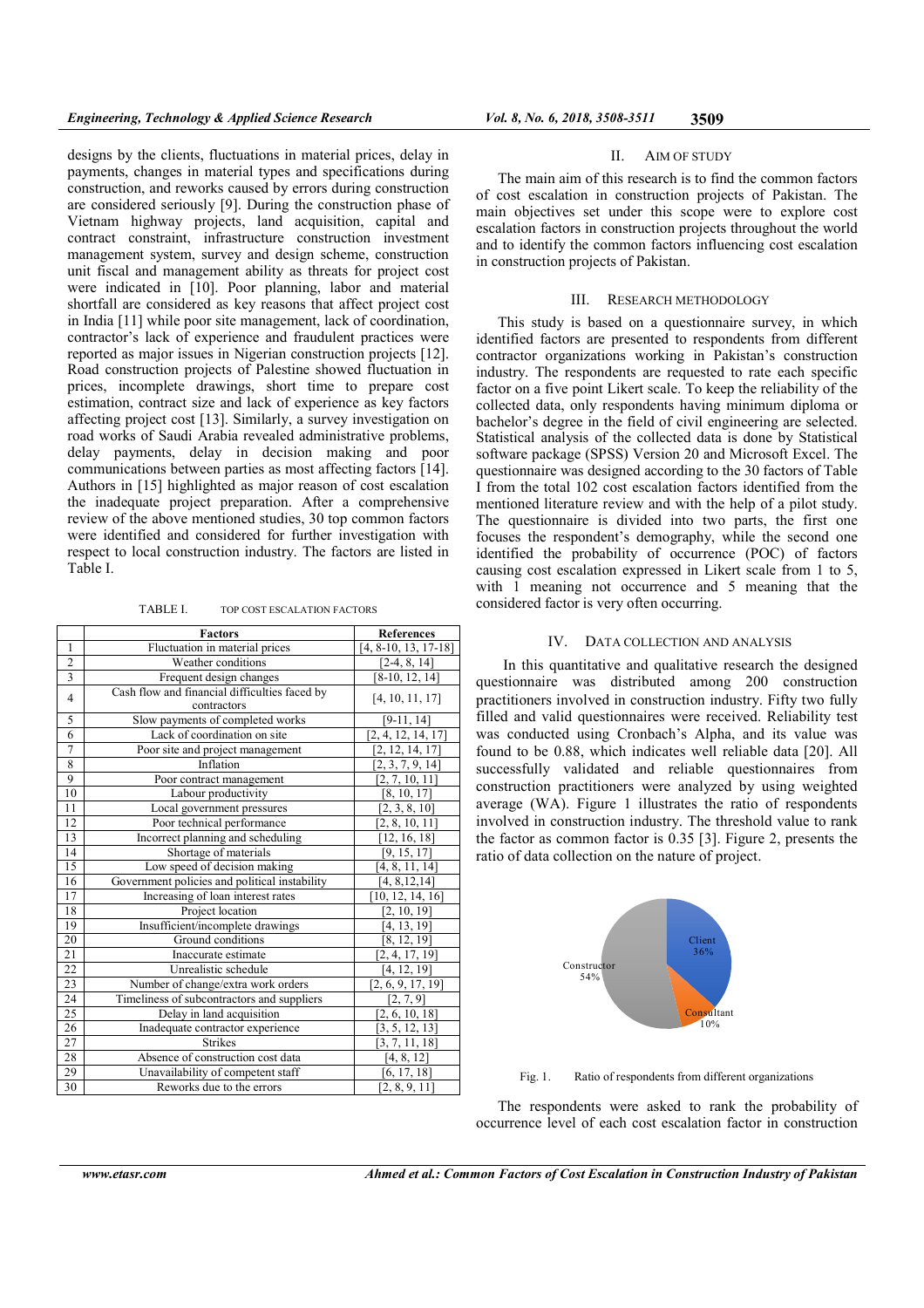industry projects of Pakistan. The responses were analyzed with SPSS v 20 for determining frequency level. Weighted average (WA) was calculated with Microsoft Excel. The results regarding the probability of occurrence for all 30 factors are presented in Table II.



Fig. 2. Nature of construction projects

| Factor                                                           |                | Frequency       |                 |                         |                         |                 |           |                 |
|------------------------------------------------------------------|----------------|-----------------|-----------------|-------------------------|-------------------------|-----------------|-----------|-----------------|
|                                                                  |                | $\mathbf{2}$    | 3               | 4                       | 5                       | Total           | <b>WA</b> | Rank            |
| Cash flow and financial difficulties                             | 1              | $\overline{7}$  | $\overline{2}3$ | $\overline{12}$         | $\overline{7}$          | 50              | 0.668     | $\mathbf{1}$    |
| Slow payments                                                    | 5              | $\overline{9}$  | $\overline{15}$ | 14                      | 6                       | 49              | 0.629     | $\overline{2}$  |
| Inflation                                                        | $\mathbf{1}$   | 17              | $\overline{15}$ | $\overline{5}$          | 10                      | 48              | 0.625     | $\overline{3}$  |
| Fluctuation in material prices                                   | 1              | 16              | 15              | 14                      | 5                       | 51              | 0.624     | $\overline{4}$  |
| Number of change/extra work orders                               | 5              | $\overline{22}$ | $\overline{12}$ | 8                       | 5                       | $\overline{52}$ | 0.546     | 5               |
| Frequent design changes                                          | $\overline{3}$ | 26              | 15              | $\overline{3}$          | 5                       | 52              | 0.527     | $\overline{6}$  |
| Shortage of materials                                            | $\overline{3}$ | 29              | $\overline{7}$  | $\overline{9}$          | ī                       | 49              | 0.502     | 7               |
| Incorrect planning and scheduling                                | 8              | 23              | 11              | $\overline{7}$          | $\overline{\mathbf{3}}$ | 52              | 0.500     | $\overline{8}$  |
| Poor contract management                                         | $\overline{7}$ | $\overline{25}$ | 10              | $\overline{9}$          | $\mathbf{1}$            | 52              | 0.492     | $\overline{9}$  |
| Government policies and political<br>instability                 | $\overline{7}$ | 27              | 10              | 4                       | $\overline{\mathbf{4}}$ | 52              | 0.488     | 10              |
| Lack of decision making timely                                   | 13             | 14              | 15              | 8                       | 1                       | 51              | 0.482     | $\overline{11}$ |
| Weather conditions                                               | 5              | 25              | 14              | $\overline{\mathbf{4}}$ | 1                       | 49              | 0.482     | 11              |
| Poor site and project management                                 | 7              | 28              | 9               | $\overline{3}$          | $\overline{4}$          | $\overline{51}$ | 0.478     | $\overline{12}$ |
| Delay in land acquisition                                        | 8              | 25              | 9               | 6                       | $\overline{2}$          | 50              | 0.476     | 13              |
| Timeliness of sub-contractors and<br>suppliers                   | 13             | 17              | 15              | 3                       | 3                       | 51              | 0.467     | 14              |
| Influence of local government                                    | 10             | 24              | 9               | $\overline{2}$          | $\overline{4}$          | 49              | 0.461     | 15              |
| Insufficient/incomplete drawings                                 | 13             | 20              | 10              | 5                       | $\overline{2}$          | 50              | 0.452     | 16              |
| Inaccurate estimate                                              | 9              | $\overline{27}$ | 10              | $\overline{4}$          | 1                       | $\overline{51}$ | 0.447     | 17              |
| Unrealistic schedule                                             | 17             | 17              | 8               | 6                       | $\overline{3}$          | 51              | 0.447     | 17              |
| Lack of coordination on site                                     | 8              | 32              | 8               | 1                       | $\overline{\mathbf{3}}$ | 52              | 0.442     | 18              |
| Rework due to errors                                             | 16             | 16              | 16              | $\overline{4}$          | $\overline{0}$          | 52              | 0.431     | 19              |
| Inadequate contractor experience                                 | 20             | 15              | 10              | 5                       | $\overline{2}$          | 52              | 0.423     | 20              |
| Unavailability of competent staff                                | 17             | 19              | 13              | 1                       | $\overline{2}$          | 52              | 0.415     | $\overline{21}$ |
| <b>Strikes</b>                                                   | 23             | 14              | 8               | $\overline{3}$          | $\overline{4}$          | 52              | 0.412     | 22              |
| Ground conditions                                                | 14             | 24              | 8               | $\overline{4}$          | $\overline{0}$          | 50              | 0.408     | 23              |
| Labour productivity                                              | 20             | 17              | 9               | 5                       | 1                       | 52              | 0.408     | 23              |
| Poor technical skills                                            | 19             | 18              | $\overline{7}$  | 5                       | $\mathbf{1}$            | 50              | 0.404     | 24              |
| Absence of contract cost data                                    | 18             | 23              | $\overline{4}$  | $\overline{2}$          | $\overline{2}$          | 49              | 0.384     | 25              |
| Project location                                                 | 19             | $\overline{21}$ | 8               | $\mathbf{1}$            | $\mathbf{1}$            | 50              | 0.376     | 26              |
| Increasing of loan interest rates                                | 19             | 23              | 6               | 1                       | $\theta$                | 49              | 0.355     | 27              |
| 1=Not occurring, 2=Slightly, 3=Moderately, 4=Often, 5=Very often |                |                 |                 |                         |                         |                 |           |                 |

| TABLE II.<br>OVERALL FACTOR OCCURRENCE LEVEL AND RANKING |
|----------------------------------------------------------|
|----------------------------------------------------------|

1=Not occurring, 2=Slightly, 3=Moderately, 4=Often, 5=Very often

From Table II we can define the top factors of cost escalation in construction projects in Pakistan. Results indicate that cash flow and financial difficulties is the most commonly occurring factor in the construction projects of Pakistan. The factor slow payments is ranked second, inflation is third,

fluctuation in material prices is ranked fourth, and the number of change/extra work orders is placed fifth. These results are in accordance with [16]. Finance ability is the key driving force for each project, so normally cash flow and financial difficulties are identified as the top cost escalation factor. It is necessary to have a smooth transition and money flow among clients, consultants and constructors which are the prime stakeholders of any construction project. Slow payment flow is an important cause of cost escalation in the construction projects of any country. Cost inflation of material, labor and equipment is one of the most uncertain and uncontrolled factors, causing delay and cost escalation in the project. It is highlighted as third most common factor of cost escalation by this study. This factor of cost escalation is common in developing countries.

## V. CONCLUSION

Pakistan construction industry is vulnerable to several threats. Two of the most important are cost escalation and time overrun. Through a review of previous research works, carried out globally, in cost escalation area of study, a total of 30 factors were considered. These factors were used in a survey form to collect the perception of the respondents regarding factors of cost escalation in construction projects of Pakistan. Data analysis revealed that cash flow and financial difficulties, slow payments, inflation, fluctuation in material prices, and number of change/extra work orders were reported as the most common occurring cost escalation factors in a construction project.

# VI. RECOMMENDATIONS

For overcoming the issues mentioned above, all stakeholders have to play their role for removing barriers, specially clients, consultants and contractors, who are mostly directly or indirectly involved in causing escalations. Following are some recommendations that should be thought upon in mitigating and minimizing cost escalations and time overrun.

- Clients should ensure adequate funds, land possession, feasibility study, proper designing, accurate estimation, uninterrupted allocation of requisite budget and timely decisions before or during execution.
- Clients play the most important role in reducing the impact of financial problems.
- Non-availability of construction materials issue can be avoided by a pre-planned purchase strategy.
- The project needs to be completed on time and if delay is caused by slow work progress by the contractor, financial damages may be imposed.

#### **REFERENCES**

- [1] Y. S. W. Broto, T. J. W. Adi, E. Suryani, J. W. Soetjipto, "Project Cost Escalation Prediction Models Based on System Dynamic Approach", Third International Conference on Civil Engineering Research, Surabaya, Indonesia, August 1-2, 2017
- [2] M. Muya, C. Kaliba, B. Sichombo, W. Shakantu, "Cost Escalation, Schedule Overruns and Quality Shortfalls on Construction Projects: The